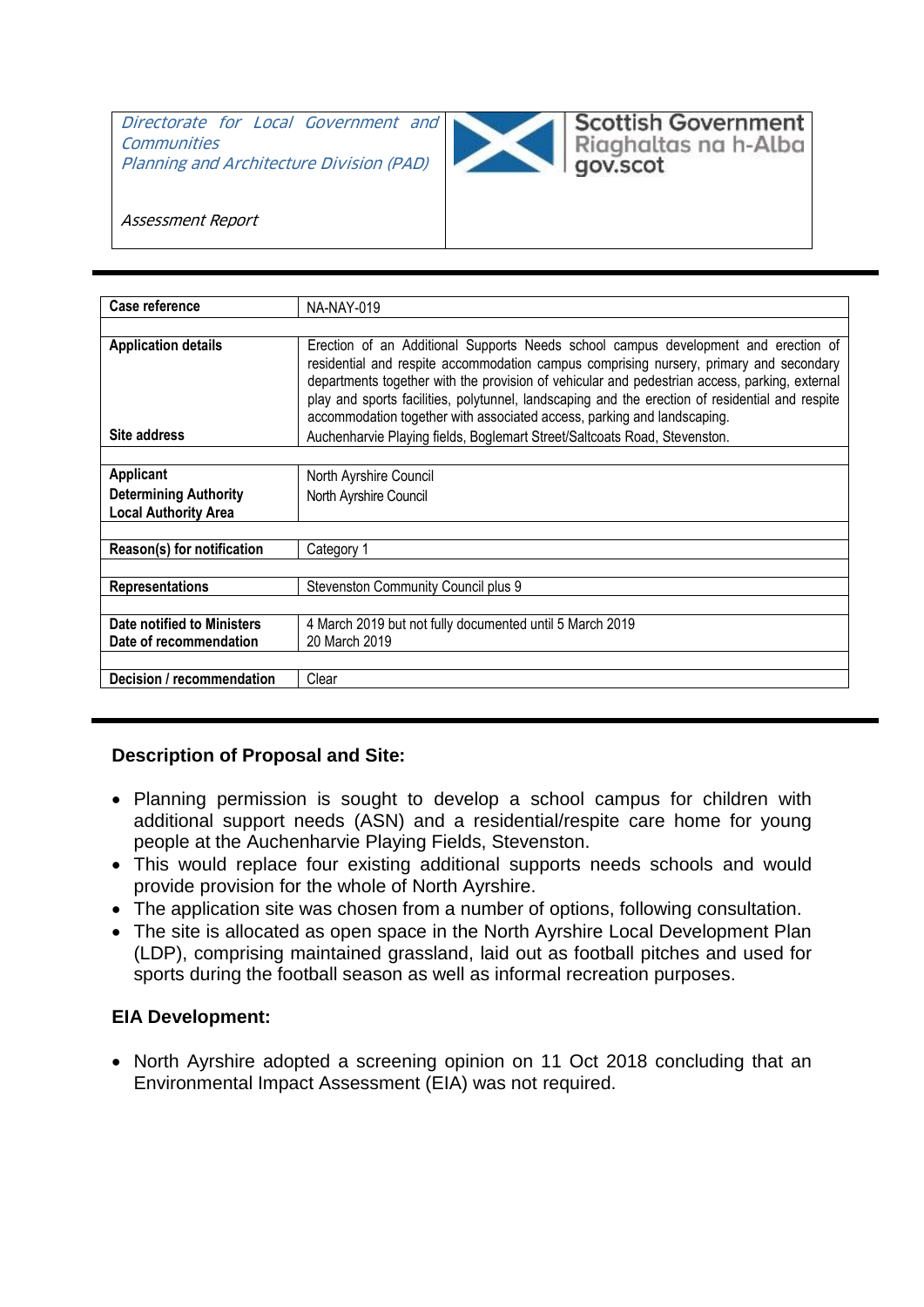## **Consultations and Representations:**

- Stevenston Community Council object to the proposed development on the grounds that the proposed development would be sited on an area of protected open space, contrary to the provisions of Policy ENV 12 (Development of Open Space) of the adopted LDP. They consider that the proposed sports pitches would not compensate for the loss of open space. In addition, they consider that the proposal would not accord with Scottish Planning Policy (SPP) in respect of outdoor sports facilities, as there would be a substantial area of public open space lost in Stevenston as a result of the development without the provision of replacement facilities of adequate quality/capacity.
- Sportscotland do not object to the proposed development commenting that synthetic, floodlit pitch surfaces provide more playing capacity than grass surfaces and despite the overall reduction in pitch numbers, playing capacity will generally be maintained at the site.
- Upon notification, the Scottish Government's School Infrastructure Team were consulted and had no comments to make.

### **Assessment:**

- 1. The application has been notified under Category 1 of the Notification Direction development in which planning authorities have an interest. North Ayrshire Council Education & Youth Employment is the applicant. Whilst the Council consider there would be a reduction in the gross area of open space, they consider that the proposed development would enhance the quality of the remaining space available for both school and community use whilst also delivering a much needed modern ASN school campus alongside complementary respite/residential facilities at an appropriate location within walking distance of a secondary school and other local facilities. The Council's Committee report concludes that the proposed development would therefore be acceptable in terms of LDP Policy ENV 12.
- 2. In line with the Notification of Applications Direction 2009, the notification requirement relating to applications where the authority has an interest is limited to those occasions where the development would involve a significant departure from the development plan. Nonetheless, the Council took the view that a decision to grant planning permission for this scale of development on protected public open space should be referred to Scottish Ministers.
- 3. Whilst noting the objection to the proposal from Stevenston Community Council and others in relation to the loss of protected open space, the Council's Committee Report considers that the proposed development could be supported in terms of the adopted LDP, having regard to other material planning considerations. The loss of open space has been weighed against the potential benefits of the proposed development as well as the proposed compensatory measures that would be provided in relation to public open space and the upgrading of sports pitches. Whilst there would be a reduction in the gross area of open space at Auchenharvie, it would be partially compensated for through the provision of improved outdoor sports facilities and a new footpath for the general public along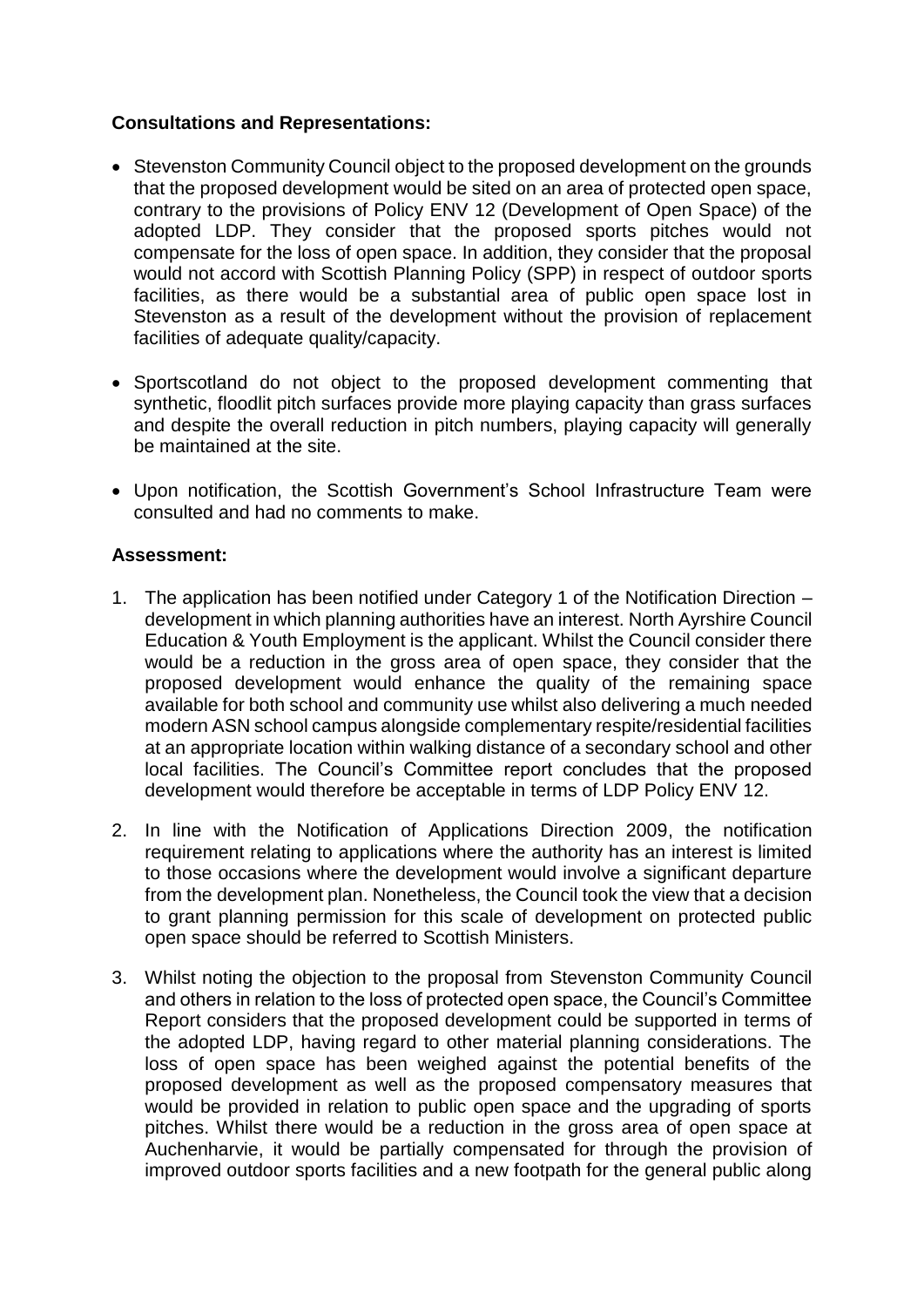the edge of the woodland within a swathe of retained open space. The Council have concluded that both of these elements would provide significantly improved opportunities at Auchenharvie for organised sports as well as catering for informal recreation such as walking and cycling. The council have concluded that the level of public open space provision within Stevenston would be reduced only marginally as a result of the proposed development. And, that overall the proposal is acceptable in terms of the LDP.

- 4. Due consideration by the council has also been given to flooding and drainage, traffic and access, ecology, building and landscape design, energy consumption, noise and air quality. The Council's committee report demonstrates a number of potential benefits deriving from the siting of the proposal, its co-location with an established secondary school near a town centre, and enhanced levels of social integration with the wider community.
- 5. Notably, Sportscotland do not object.
- 6. The Scottish Government's Schools Infrastructure Team made no comments.
- 7. The planning application does not raise any issues that would merit intervention at a national level.

## **Decision/Recommendation:**

Clear.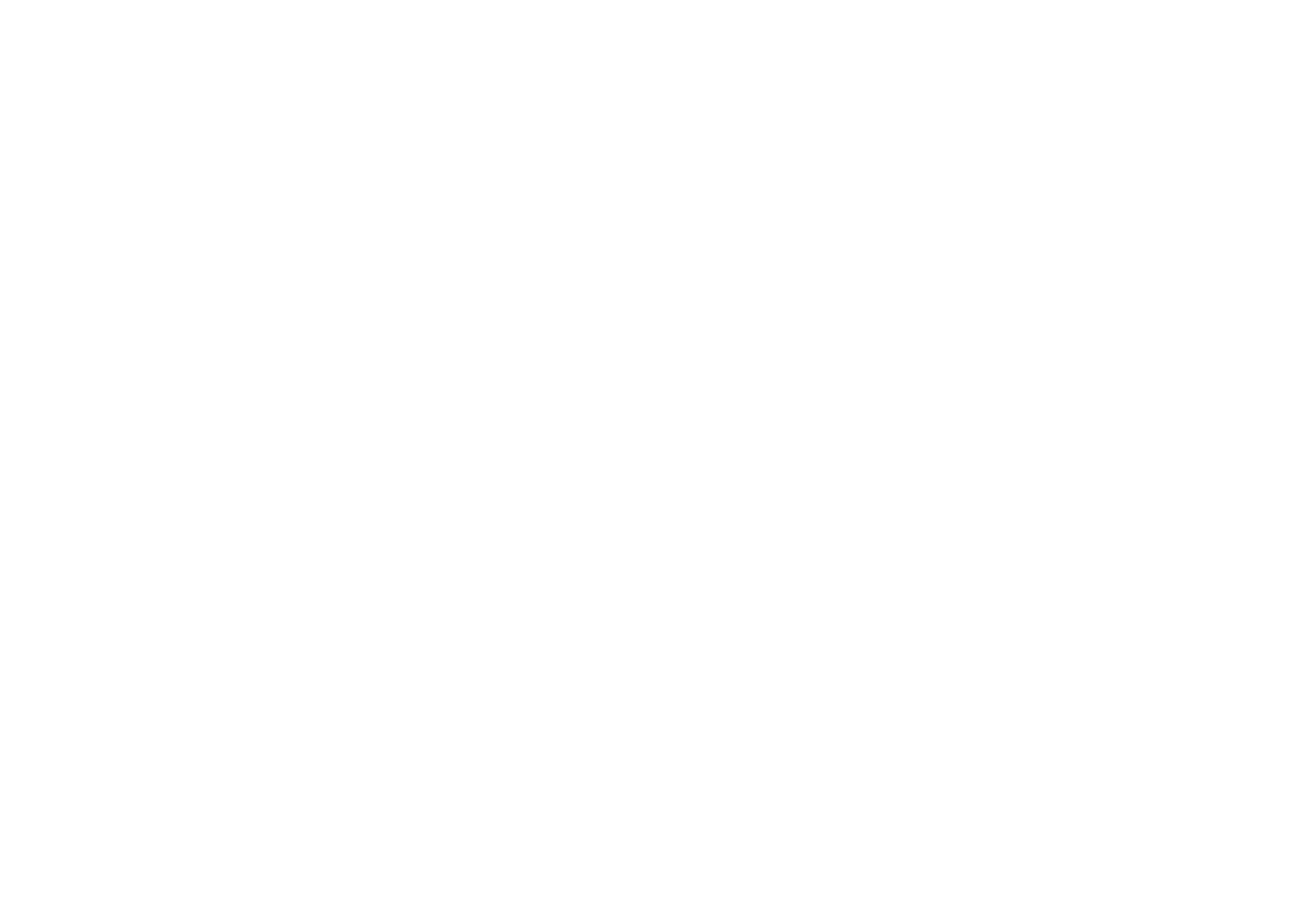# ANNEX B

# **Location Plan and Aerial View**